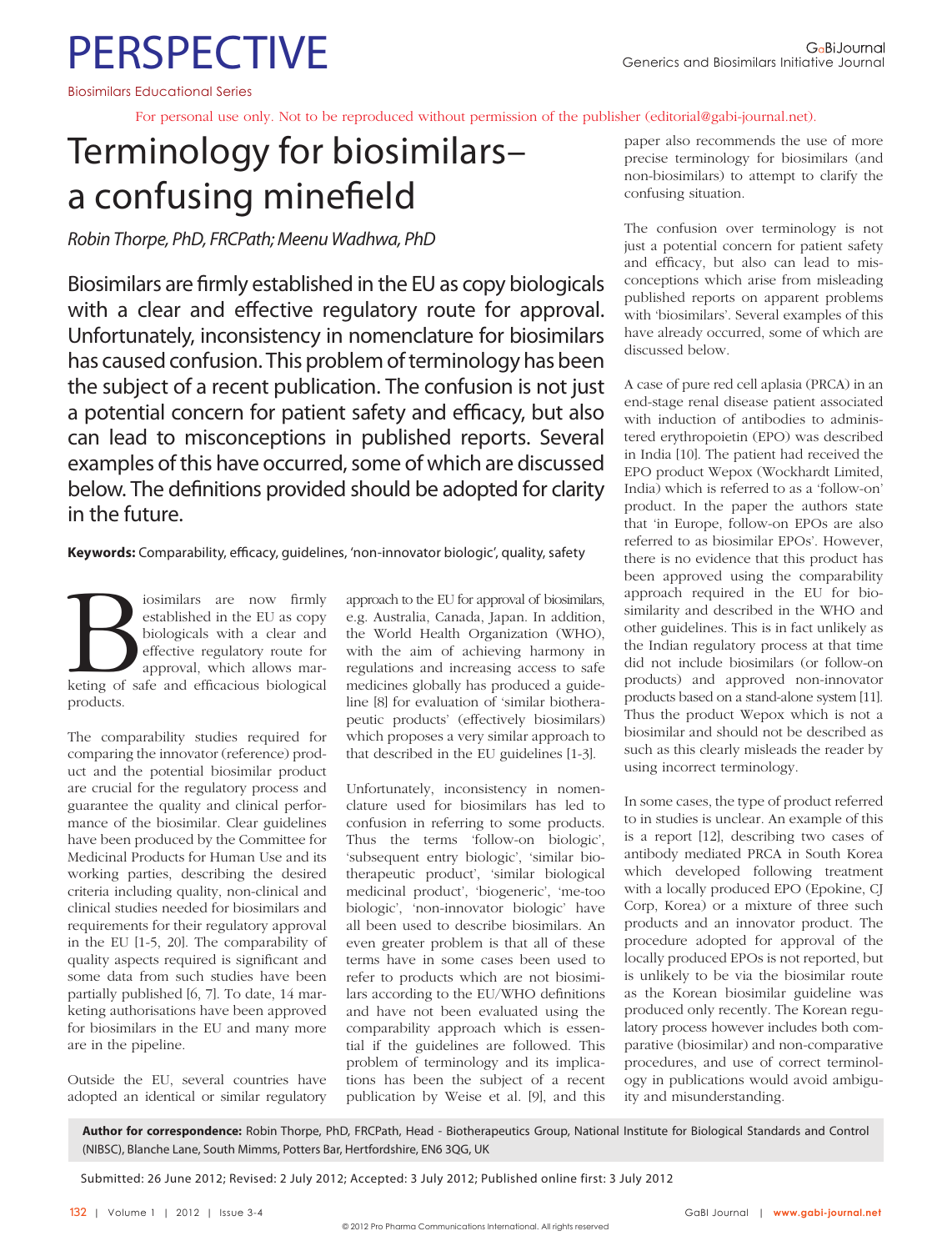Another serious example of misuse of terminology in a publication appeared with the alarming title 'Biosimilar recombinant human erythropoietin induces the production of neutralizing antibodies' [13]. This paper describes loss of response to EPO in a number of patients being treated with what are called biosimilar EPOs in Thailand. These products were produced in Argentina, China, India and South Korea, and 14 different such products were approved for use in Thailand. Laboratory evaluation showed 23 of these patients to be EPO antibody positive, all of whom progressed to PRCA. However, none of these products were really biosimilars as all were approved using the process employed for chemical generics, i.e. no comparison with originator product was conducted. The editor of the journal in which this report appeared seems to have noted a potential problem with terminology for biosimilars as an editor's note appears in the paper providing an explanation of the term. Unfortunately, this simply states that the term 'biosimilar' is applied to subsequent versions of products that have been approved in a given country, and not that the approval process should involve a comparative assessment of the 'biosimilar' with the innovator product. This report is particularly misleading as the implication is that biosimilar EPOs are more likely to cause antibody induction and PRCA than innovator products which is not shown in the study as none of the products used were biosimilars in the sense of correct terminology.

It is particularly important that correct terminology for biosimilars is used in reviews highlighting their potential importance. However this is often not done. For example, in a recent review of the current development of 'biosimilars' in India [14], a number of products produced and sometimes approved in India, including filgrastim, epoetins, interferons and a monoclonal antibody are listed as biosimilars even though the limitations described for the above mentioned Indian Wepox/PRCA case also apply to these products. Again, this is a clear misuse of terminology.

Granulocyte colony-stimulating factor (G-CSF) has been widely used clinically and several biosimilar G-CSF products have been approved for marketing. There has been considerable discussion of the pros and cons of biosimilar G-CSFs in the literature. However, in many cases, it is not clear whether products referred to as biosimilars are really biosimilars. For example, in a review of the use of G-CSF for mobilization of stem cells [15], an Argentinean product (Neutromax) is described as a biosimilar although it has not been approved using the biosimilar procedure [16]. This is particularly confusing as the review also discusses 'real' biosimilars approved in the EU using the correct regulatory system. This confusion could be easily avoided by only using the term 'biosimilar' for products approved using the correct procedure and referring to other subsequent entry products as 'non-innovator products'.

A glaring example of misleading terminology is evident in a recent publication [17], from Iran describing a comparative study in multiple sclerosis patients receiving Avonex (an innovator beta interferon (IFN) product) and Cinnovex (a locally produced non-innovator beta IFN product). Both products are referred to as 'biosimilar forms' of beta IFN and the title refers to 'biogeneric/biosimilar IFN beta-1a'. Cinnovex is clearly designated a biosimilar in the report, but no reference is made in the text to what the term 'biogeneric' as used in the title means. No mention of any comparative quality evaluation between Cinnovex and an originator product is provided and so it is unlikely that it is a true biosimilar.

The above are only a few of many similar examples in the literature. The current situation is very misleading and alarming for healthcare professionals who could be easily misinformed concerning the safety (including the important issue of unwanted immunogenicity [5]) of biosimilars. They may be dissuaded from prescribing biosimilars because of a false concern for patient safety.

It has been shown that the quality of different non-innovator/copy products can vary significantly and even different batches of what appears to be the same product can differ, with implications for both efficacy and safety  $[10, 18, 19, 20]$ . It is therefore imperative that clear terminology is used to accurately describe the nature and particularly the regulatory procedure used for particular biologicals.

In order to avoid future problems with terminology for biosimilars and non-biosimilars, it is emphatically proposed that the recommendations expressed in the Weise et al. publication [9], are followed. The definitions provided in the publication for the terms 'biosimilar' and 'non-innovator biologic' should be adopted in future for accurately referring to the nature of relevant products.

These measures should hopefully lead us out of the confusing and often misleading minefield with terminology for biological products which we are in at present.

#### **For patients**

Patient access to biosimilars is an important factor in economic health care. But this requires assurance that biosimilars are safe and efficacious. This is dependent on a clear definition of what is, and is not, a biosimilar. Unfortunately, inconsistency in nomenclature for biosimilars has caused confusion and this problem of terminology has been the subject of a recent publication. The confusion is not just a potential concern for patient safety and efficacy, but also can lead to misconceptions in published reports. The definitions provided here should be adopted for clarity in the future, so that healthcare professionals and patients are clearly aware of the regulatory processes used to approve the products they are using.

#### **Competing interests:** None.

**Provenance and peer review:** Commissioned; internally peer reviewed.

#### **Co-author**

Meenu Wadhwa, PhD, Cytokines and Growth Factors Section, Biotherapeutics Group, National Institute for Biological Standards and Control (NIBSC), Blanche Lane, South Mimms, Potters Bar, Hertfordshire, EN6 3QG, UK

#### **References**

- 1. European Medicines Agency [homepage on the Internet]. Guideline on similar biological medicinal products (2005) [cited 2012 Jul 2]. Available from: http://www.emea.europa.eu/pdfs/human/ biosimilar/043704en.pdf.
- 2. European Medicines Agency [homepage on the Internet]. Guideline on similar biological medicinal products containing biotechnology-derived proteins as active substance: quality issues (revision 1). 2012 May 24 [cited 2012 Jul 2] Available from: http:// www.ema.europa.eu/docs/en\_GB/document\_library/ Scientific\_guideline/2012/05/WC500127960.pdf
- 3. European Medicines Agency [homepage on the Internet]. Guideline on similar biological medicinal products containing biotechnology-derived proteins as active substance: non-clinical and